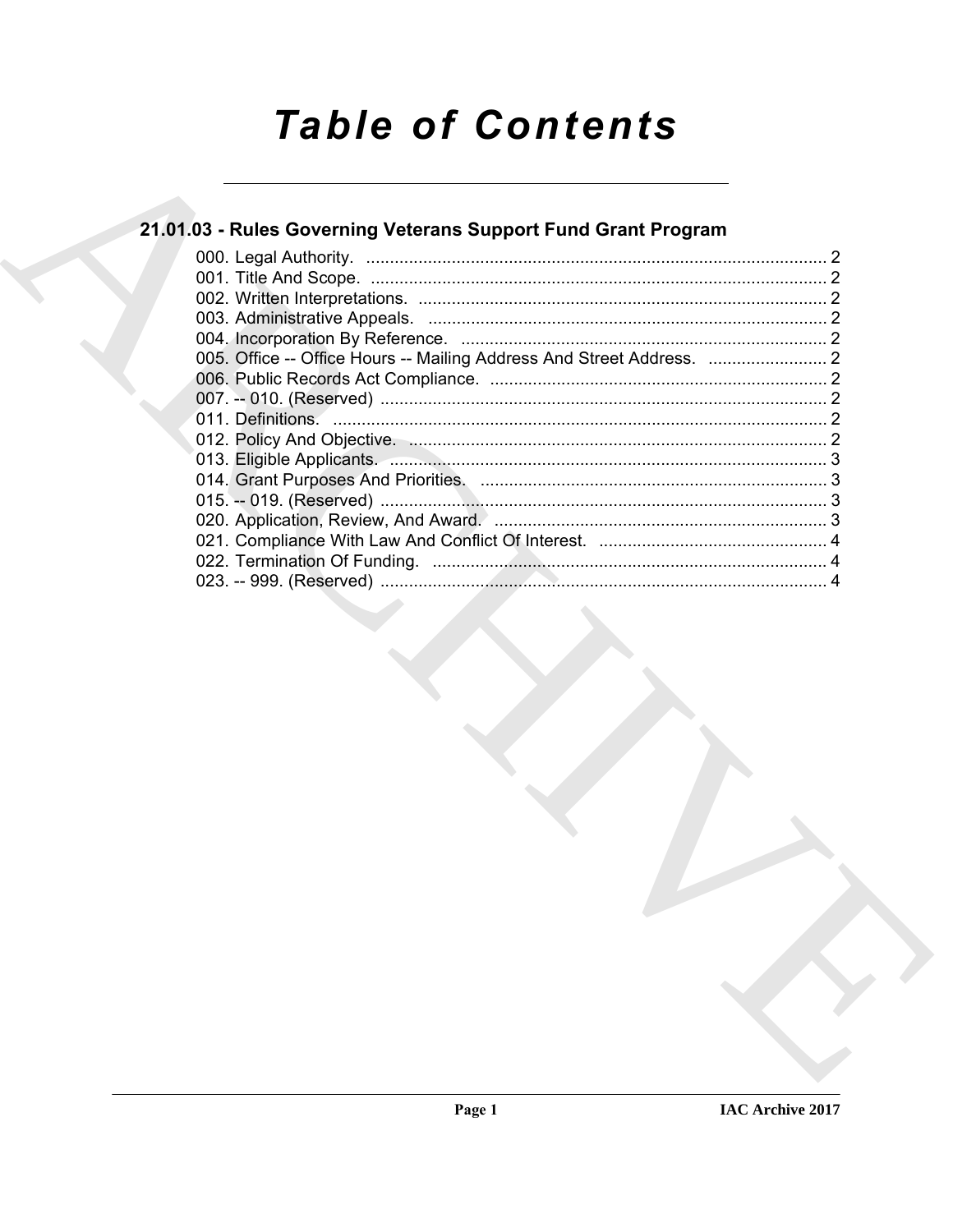#### **IDAPA 21 TITLE 01 CHAPTER 03**

#### **21.01.03 - RULES GOVERNING VETERANS SUPPORT FUND GRANT PROGRAM**

#### <span id="page-1-1"></span><span id="page-1-0"></span>**000. LEGAL AUTHORITY.**

Section 65-204, Idaho Code, authorizes the Administrator of the Division of Veterans Services to promulgate rules with respect to all matters of administration under Title 65, Chapter 2, Idaho Code, including the disbursement of funds held under Section 65-209, Idaho Code. (3-29-10)

#### <span id="page-1-2"></span>**001. TITLE AND SCOPE.**

**01.** Title. These rules shall be cited as IDAPA 21.01.03, "Rules Governing Veterans Support Fund ogram." (3-29-10) Grant Program."

**Scope**. These rules establish a grant application and award process, set forth the programs and provide for the disbursement of funds. (3-29-10) projects eligible for grants, and provide for the disbursement of funds.

#### <span id="page-1-3"></span>**002. WRITTEN INTERPRETATIONS.**

There are no written interpretations for this chapter. (3-29-10)

#### <span id="page-1-4"></span>**003. ADMINISTRATIVE APPEALS.**

The award of grants under the Program is a discretionary action to be performed by the Administrator. There is no provision for administrative appeal under these rules. (3-29-10) provision for administrative appeal under these rules.

#### <span id="page-1-5"></span>**004. INCORPORATION BY REFERENCE.**

No documents have been incorporated by reference into these rules. (3-29-10)

#### <span id="page-1-6"></span>**005. OFFICE -- OFFICE HOURS -- MAILING ADDRESS AND STREET ADDRESS.**

**21.01.03 - RULES GOVERNING VETERANS SUPPORT FUND GRANT PROGRAM**<br> **CHARCH ANTIFORMY**<br> **CHARCH ANTIFORMY**<br> **CHARCH ANTIFORMY CONSULTAINS SUPPORT FUND GRANT PROGRAM**<br> **CHARCH ANTIFORMY CHARCH ANTIFORMY CONSULTANTS**<br> **CHARCH** The principal place of business of the Office of the Idaho Division of Veterans Services is in Boise, Idaho. The office is located at 351 Collins Road, Boise, Idaho and is open from 8 a.m. to 5 p.m., except Saturday, Sunday, and legal holidays. The mailing address is 351 Collins Road, Boise, Idaho 83702. The telephone number of the office is (208) 780-1300. The facsimile number of the office is (208) 780-1301. 780-1300. The facsimile number of the office is  $(208)$  780-1301.

#### <span id="page-1-7"></span>**006. PUBLIC RECORDS ACT COMPLIANCE.**

The records associated with this chapter are subject to the provisions of the Idaho Public Records Act, Title 74, Chapter 1, Idaho Code. (3-29-10) Chapter 1, Idaho Code.

#### <span id="page-1-8"></span>**007. -- 010. (RESERVED)**

#### <span id="page-1-9"></span>**011. DEFINITIONS.**

- <span id="page-1-12"></span><span id="page-1-11"></span>**01. Administrator**. The administrator of the Division. (3-29-10)
- <span id="page-1-13"></span>**02. Applicant**. An individual or organization who has submitted a written request for grant funds. (3-29-10)
- <span id="page-1-15"></span><span id="page-1-14"></span>**03. Division**. The Division of Veterans Services in the Idaho Department of Self Governing Agencies.  $(3-29-10)$

**04. Program**. The Veterans Support Fund Grant Program established by Section 65-209, Idaho Code, and these rules. (3-29-10)

#### <span id="page-1-16"></span><span id="page-1-10"></span>**012. POLICY AND OBJECTIVE.**

The objective of the Program is to fund programs to support veterans of the armed forces of the United States. The policy of the Division is to fund programs operated both within and outside state and local government. Veterans Support Fund grants are not provided to support the basic needs of individual veterans or their families. The Division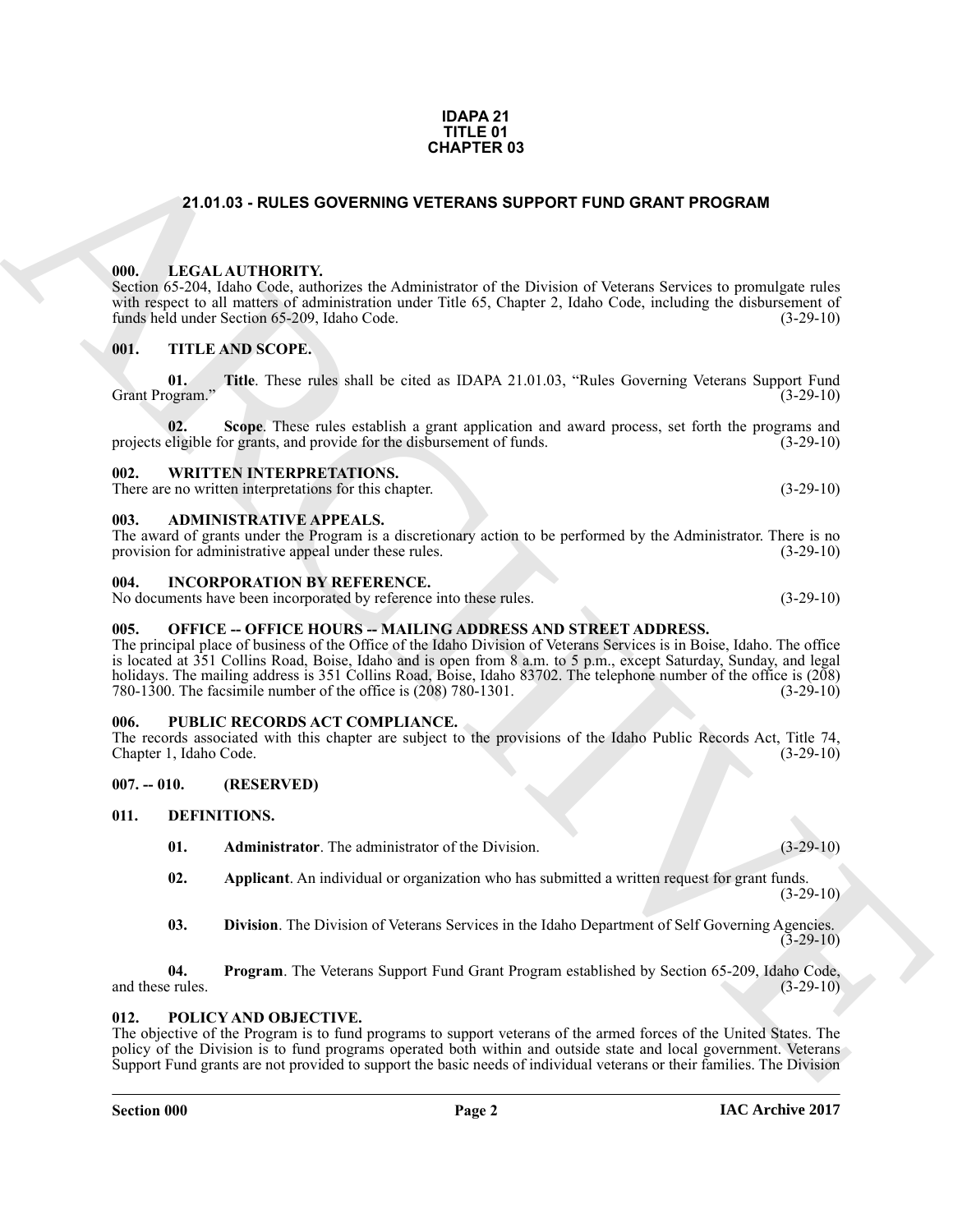will refer applicants for grants to support the needs of individuals to the Veterans Services Emergency Relief Program. (3-29-10) Program.  $(3-29-10)$ 

#### <span id="page-2-7"></span><span id="page-2-0"></span>**013. ELIGIBLE APPLICANTS.**

Individuals, organizations, and governmental entities, including bureaus of the Division, may submit applications for funding from the Program.

#### <span id="page-2-8"></span><span id="page-2-1"></span>**014. GRANT PURPOSES AND PRIORITIES.**

<span id="page-2-9"></span>**01. Eligible Activities and Costs**. Any purpose meeting the objective of supporting veterans of the armed forces of the United States and not excluded in Subsection 013.02 of these rules is eligible to receive a grant under the Program. Eligible activities and costs include: (3-29-10) under the Program. Eligible activities and costs include:

**a.** Programs to inform veterans and the public of services and programs for veterans, including programs offered by the Division. (3-29-10)

**b.** Programs providing career training to veterans, including programs providing educational scholarships. (3-29-10) scholarships. (3-29-10)

**c.** Programs providing training to individuals and organizations supporting veterans, including employees of public and private organizations assisting veterans with healthcare, education, and assistance in obtaining public benefits. (3-29-10) obtaining public benefits.

**d.** The acquisition of equipment supporting the health, rehabilitation, or recreational activities of veterans.  $(3-29-10)$ 

**e.** Financial support or sponsorship of ceremonies celebrating or honoring the service of veterans. (3-29-10)

<span id="page-2-11"></span>**f.** Programs providing social, health, rehabilitation, or recreational activities or care to veterans.  $(3-29-10)$ 

**02. Ineligible Activities and Costs**. Grant funds shall not be used for political, lobbying, religious, or illegal activities. Ineligible lobbying activities do not include: (3-29-10)

**a.** Advocacy on behalf of individual Applicants for public benefits. (3-29-10)

**b.** The provision of educational information to public officials concerning the needs of veterans that does not advocate for or support specific legislative proposals. (3-29-10)

<span id="page-2-10"></span>**03. Funding Priorities**. The Administrator will give priority to: (3-29-10)

**a.** Applicants with grant proposals that will serve the greatest number of veterans; and (3-29-10)

<span id="page-2-5"></span><span id="page-2-4"></span>**b.** Applicants with grant proposals for which there is no other source of funding.  $(3-29-10)$ 

#### <span id="page-2-2"></span>**015. -- 019. (RESERVED)**

#### <span id="page-2-3"></span>**020. APPLICATION, REVIEW, AND AWARD.**

Division of Determines Survives <br>
The second Survives Survey of the second technology in the second of the second of the second survey is the second of the second of the second of the second of the second of the second of **01. Application**. Applications for Program grants may be submitted at any time. Applicants shall submit a grant proposal in the format required by the Administrator. Copies of the application format requirements and the list of supporting information may be obtained by contacting the Administrator at the address set forth in Section  $005$  these rules.  $(3-29-10)$ 

<span id="page-2-6"></span>**02. Review of Grant Proposals**. Division staff review proposals for completeness and compliance with these rules and make recommendations for funding to the Administrator. The Administrator may establish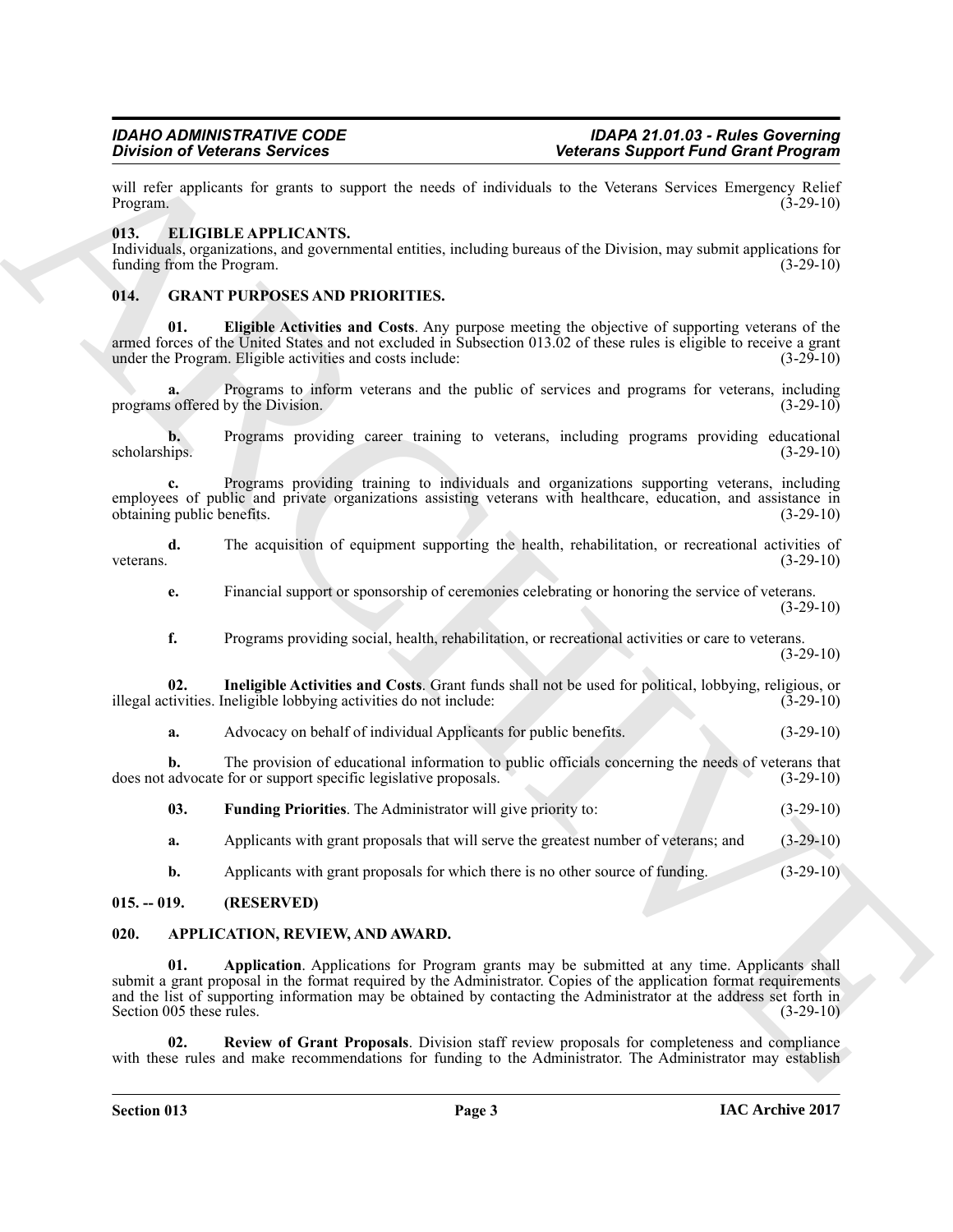#### <span id="page-3-3"></span>*IDAHO ADMINISTRATIVE CODE IDAPA 21.01.03 - Rules Governing Division of Veterans Services Veterans Support Fund Grant Program*

| <b>Division of Veterans Services</b> |                                                                                                                 |                                                                                                                                                                                                                                                                                                                                                                                                                                                                                                                                                                                                                          | <b>Veterans Support Fund Grant Program</b> |  |
|--------------------------------------|-----------------------------------------------------------------------------------------------------------------|--------------------------------------------------------------------------------------------------------------------------------------------------------------------------------------------------------------------------------------------------------------------------------------------------------------------------------------------------------------------------------------------------------------------------------------------------------------------------------------------------------------------------------------------------------------------------------------------------------------------------|--------------------------------------------|--|
|                                      | Affairs Commission, or other individuals.                                                                       | review committees consisting of Division staff, representatives of veterans organizations, members of the Veterans                                                                                                                                                                                                                                                                                                                                                                                                                                                                                                       | $(3-29-10)$                                |  |
| 03.                                  | between the Division and the grant recipient. Conditions and requirements may include:                          | Grant Awards. The Administrator, in his sole discretion, makes all Program grant awards. The<br>Administrator may establish conditions or requirements for the expenditure of grant funds in a written agreement                                                                                                                                                                                                                                                                                                                                                                                                         | $(3-29-10)$                                |  |
| a.                                   | The provision of matching funds from the grant recipient.                                                       |                                                                                                                                                                                                                                                                                                                                                                                                                                                                                                                                                                                                                          | $(3-29-10)$                                |  |
| b.                                   |                                                                                                                 | The repayment of all or a portion of the grant funds upon specified events.                                                                                                                                                                                                                                                                                                                                                                                                                                                                                                                                              | $(3-29-10)$                                |  |
| c.                                   | The issuance of grant funds on a cost reimbursement basis.                                                      |                                                                                                                                                                                                                                                                                                                                                                                                                                                                                                                                                                                                                          | $(3-29-10)$                                |  |
| d.                                   | The submission of status and final reports.                                                                     |                                                                                                                                                                                                                                                                                                                                                                                                                                                                                                                                                                                                                          | $(3-29-10)$                                |  |
| e.                                   | A completion date for the project or program.                                                                   |                                                                                                                                                                                                                                                                                                                                                                                                                                                                                                                                                                                                                          | $(3-29-10)$                                |  |
| f.                                   | Bidding requirements for the expenditure of grant funds.                                                        |                                                                                                                                                                                                                                                                                                                                                                                                                                                                                                                                                                                                                          | $(3-29-10)$                                |  |
| g.                                   | Publication of credit to a grant from the Veterans Support Fund.                                                |                                                                                                                                                                                                                                                                                                                                                                                                                                                                                                                                                                                                                          | $(3-29-10)$                                |  |
| h.<br>expenditure of grant funds.    |                                                                                                                 | A written accounting of the use of grant funds and copies of all receipts associated with the                                                                                                                                                                                                                                                                                                                                                                                                                                                                                                                            | $(3-29-10)$                                |  |
| 04.<br>Administrator.                |                                                                                                                 | Grant Modification. The Administrator and the recipient may modify the grant award by written<br>agreement. Modification, restructuring, or amendment to the grant shall be approved in the sole discretion of the                                                                                                                                                                                                                                                                                                                                                                                                       | $(3-29-10)$                                |  |
| 021.<br>grant.                       | <b>COMPLIANCE WITH LAW AND CONFLICT OF INTEREST.</b>                                                            | All grant recipients shall comply with applicable law in the conduct of programs supported by a Program grant.<br>Public entities and employees receiving or administering grant funds shall comply with the ethics, personnel, bidding,<br>and accounting requirements generally applicable to the entity or individual. Unless specifically provided in the<br>grant, no official or officer of a grant recipient, individual grant recipient, or family member of an official or officer of<br>a grant recipient or family member of an individual grant recipient shall personally profit financially from a Program | $(3-29-10)$                                |  |
| 022.                                 | TERMINATION OF FUNDING.<br>costs claimed by the grant recipient and not substantiated by written documentation. | Grant funding may be terminated by the Administrator at any time for use of grant funds in violation of these rules,<br>the terms of the grant, or violation of any applicable law. Upon receipt of a written notice of termination, the grantee<br>shall immediately cease all expenditures of grant funds and return all unspent grant funds. The Administrator may<br>require a written accounting of the use of grant funds upon the termination of funding and may deny payment for                                                                                                                                 | $(3-29-10)$                                |  |
| $023. - 999.$                        | (RESERVED)                                                                                                      |                                                                                                                                                                                                                                                                                                                                                                                                                                                                                                                                                                                                                          |                                            |  |
|                                      |                                                                                                                 |                                                                                                                                                                                                                                                                                                                                                                                                                                                                                                                                                                                                                          |                                            |  |
|                                      |                                                                                                                 |                                                                                                                                                                                                                                                                                                                                                                                                                                                                                                                                                                                                                          |                                            |  |
|                                      |                                                                                                                 |                                                                                                                                                                                                                                                                                                                                                                                                                                                                                                                                                                                                                          |                                            |  |
|                                      |                                                                                                                 |                                                                                                                                                                                                                                                                                                                                                                                                                                                                                                                                                                                                                          |                                            |  |
|                                      |                                                                                                                 |                                                                                                                                                                                                                                                                                                                                                                                                                                                                                                                                                                                                                          |                                            |  |
|                                      |                                                                                                                 |                                                                                                                                                                                                                                                                                                                                                                                                                                                                                                                                                                                                                          |                                            |  |

### <span id="page-3-5"></span><span id="page-3-4"></span><span id="page-3-0"></span>**021. COMPLIANCE WITH LAW AND CONFLICT OF INTEREST.**

#### <span id="page-3-6"></span><span id="page-3-1"></span>**022. TERMINATION OF FUNDING.**

# <span id="page-3-2"></span>**023. -- 999. (RESERVED)**